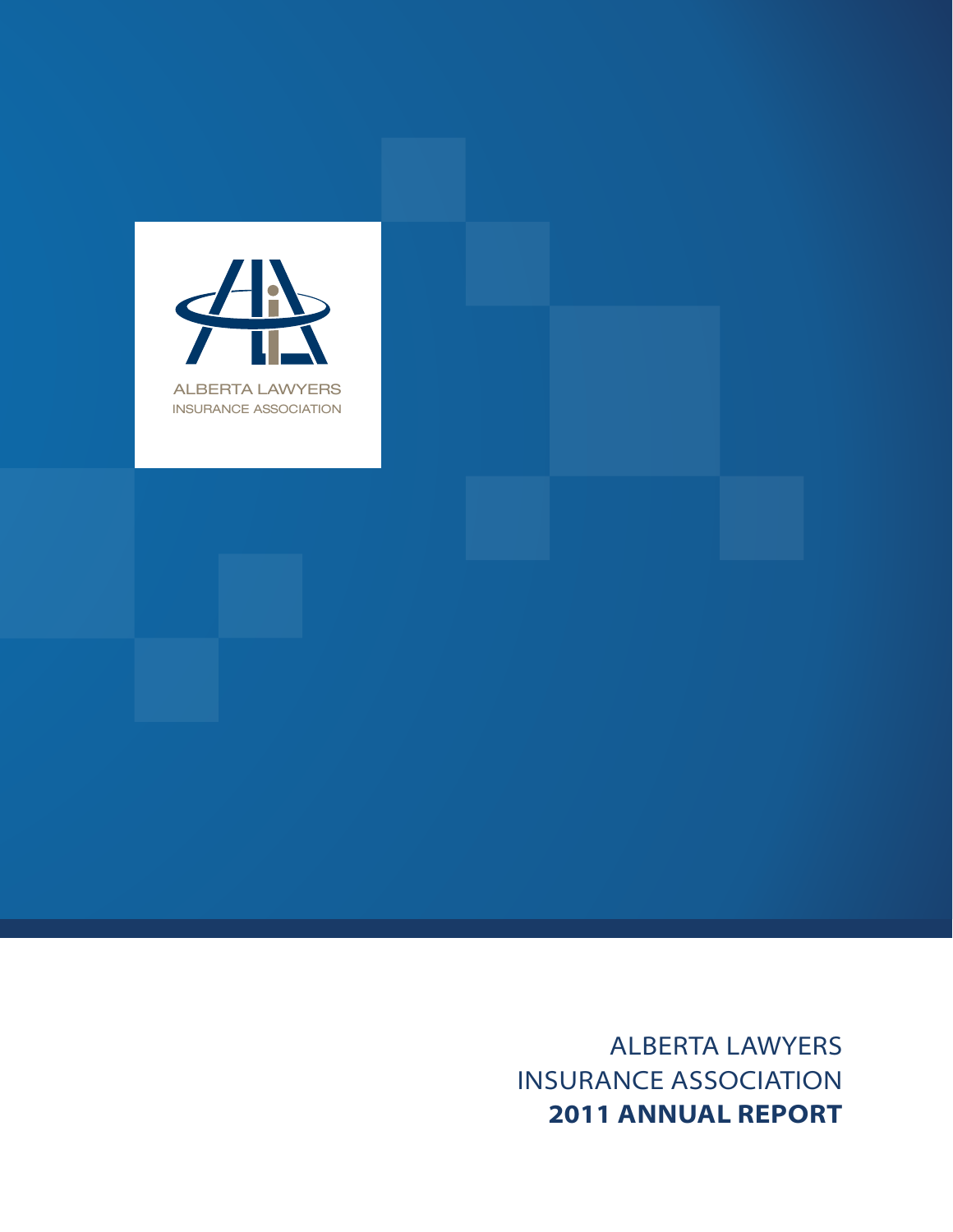# Corporate Background

The Alberta Lawyers Insurance Association (ALIA) manages the insurance program for Alberta lawyers. Similar to malpractice insurance, the program provides professional liability insurance to Alberta lawyers.

Professional liability insurance ensures lawyers are protected if they are liable for negligence and ensures that clients receive the compensation they are entitled to.

Established in 1988, ALIA is a wholly owned subsidiary corporation of the Law Society of Alberta. The *Legal Profession Act*, Section 99(1), requires the Law Society of Alberta to establish and maintain an insurance program for lawyers.

ALIA is a member of the Canadian Lawyers Insurance Association (CLIA), a reciprocal insurance exchange that provides professional liability insurance for all practising lawyers in seven provinces and three territories.

Through its affiliation with CLIA, ALIA is able to provide lawyers with:

- A reliable and permanent source of insurance
- Stable premiums for mandatory insurance
- Reasonably priced and effective excess insurance. CLIA offers excess limits of \$1 million to \$9 million.

Every Alberta lawyer in private practice must purchase the mandatory insurance coverage. Excess coverage is voluntary.

# Law Society of Alberta

#### **Vision**

The Law Society of Alberta will be recognized as a model for protecting the public interest and preserving the fundamental principles of justice through a self-regulated, independent and trusted legal profession.

#### **Mission**

To serve the public interest by promoting a high standard of legal services and professional conduct through the governance and regulation of an independent legal profession.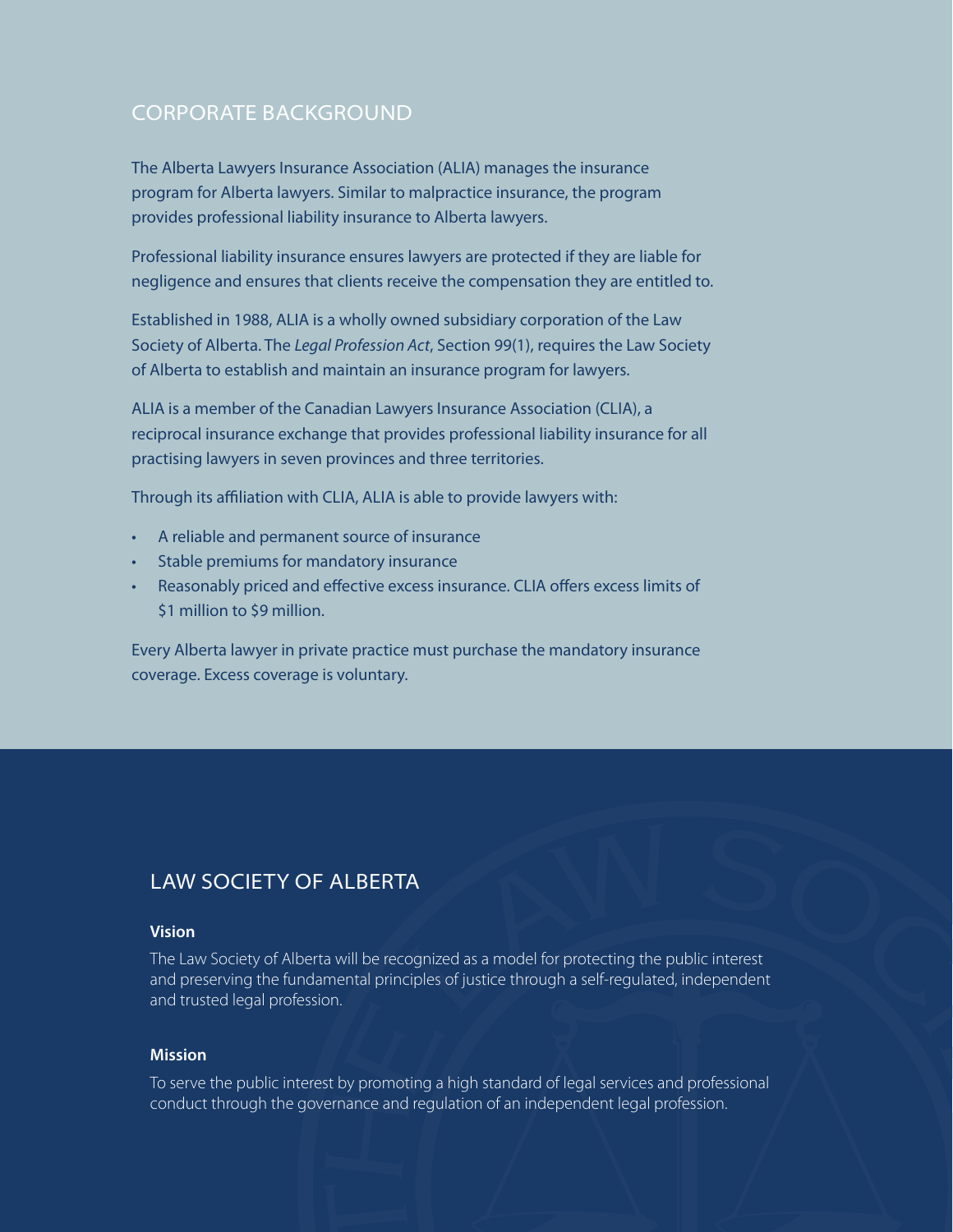

In the late 1960's, the Law Society of Alberta was the first in Canada to implement mandatory professional liability insurance for lawyers. The impetus behind mandatory insurance was to ensure no member of the public would suffer a financial loss due to a negligent lawyer. It also meant lawyers did not face personal financial exposure in the event of an error.

Until the late 1980's the Law Society purchased insurance for lawyers in the commercial marketplace. The insurance crisis of the mid 80's had a significant impact on law societies' ability to find insurers willing to underwrite the risk of lawyers' professional liability even at exorbitant rates.

Working together, law societies across Canada endeavoured to find a solution which would mean lawyers in Canada were no longer subject to the vagaries of the commercial insurance marketplace. The solution came in the form of a reciprocal insurance exchange called the Canadian Lawyers Insurance Association (CLIA). Forged in an insurance crisis over 22 years ago, CLIA has provided reliable, stable premiums on a not-for-profit basis. The Alberta Lawyers Insurance Association was formed for the purpose of participating in CLIA. Today, the Law Society of Alberta is the largest participant in CLIA which includes seven provinces and three territories.

The graph on page six of this report titled "Insured Lawyers vs. Levy Amount" provides a snapshot of

#### Executive Director's Message:

# **Law Society and ALIA Work Together to Provide Reliable, Safe Premiums**

*By Don Thompson, QC, Executive Director, Law Society of Alberta*

historical insurance levies in Alberta and shows that we have seen insurance levies rise by 25 per cent in the past three years following the global economic crisis of 2008. While we strive to maintain stable insurance levies, the economic meltdown impacted ALIA in two significant ways: (1) a loss on investments, and (2) a deterioration in claims experience.

The global recession has impacted lawyers' professional insurance around the world. As we have seen in Alberta, property values dropped and there was a spike in claims linked to mortgage fraud activity leading to a poor claims experience. While we are optimistic we are nearing the end of the impact, we are mindful of what is happening overseas. The website Legalweek.com reported on November 11, 2011 that solicitors' professional indemnity insurance had risen by 20 per cent. The impact is even more profound as many firms in the UK will be forced to close their doors due to loss of insurance coverage.

In the wake of this, the Law Society of Alberta and ALIA continue to work together to strengthen CLIA to ensure the vision to provide reliable, stable premiums continues into the foreseeable future and beyond. Affordable and available insurance remains a key component of the Law Society's regulation of the profession in the public interest.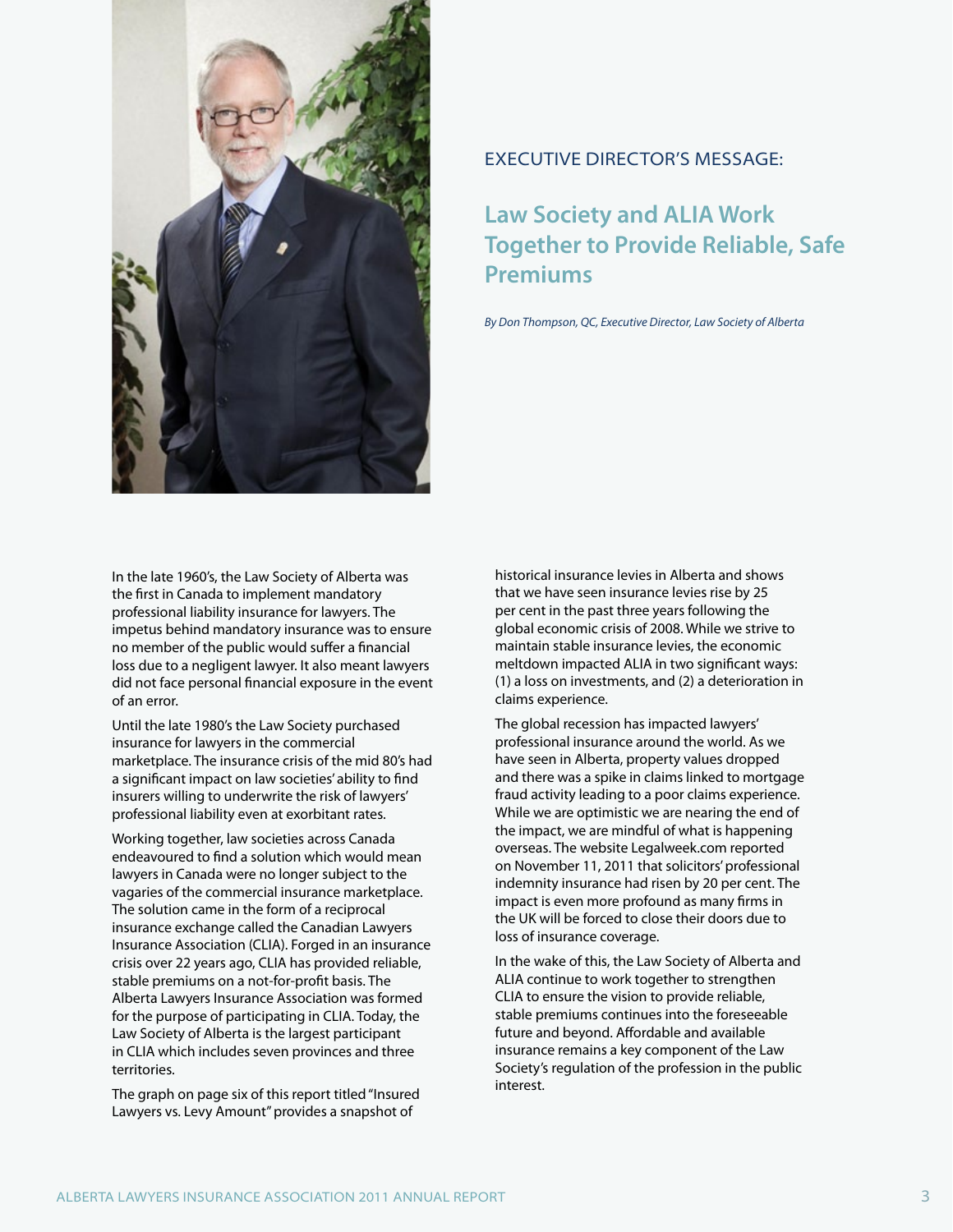# Alberta Lawyers Insurance Association

#### **Goal**

To operate a model insurance program that furthers the Law Society of Alberta's mission and vision of being recognized as a model regulator by managing claims in a fair, reasonable and timely manner so that claimants who have suffered a loss due to the negligence of a lawyer are fairly compensated.

#### **Business Objectives**

- 1. Ensure programs are managed in an effective, efficient and financially accountable manner
- 2. Assist in the development and delivery of loss prevention strategies
- 3. Enhance the quality of the claims review program

#### **Service Objectives**

To embrace our core values as we strive for excellence.

Service: provide superior service by responding to claims in a fair, effective and timely manner

*Knowledge:* ensure all ALIA employees are informed and knowledgeable

*Respect:* promote a culture of mutual respect and open communication between ALIA and insured lawyers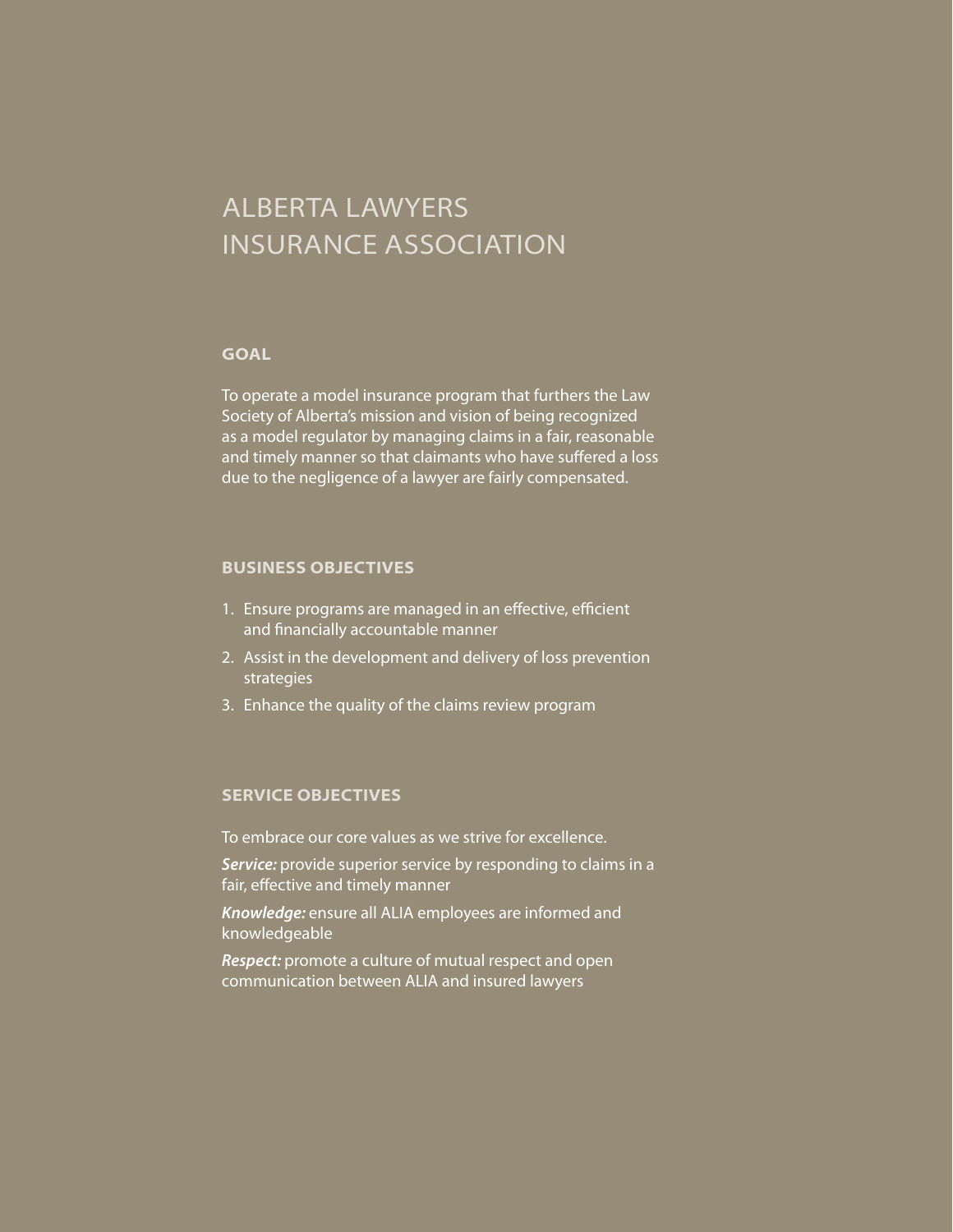

# Director's Message: New Tool Enables ALIA to Develop Best Practices

By Lisa Sabo, Director, Alberta Lawyers Insurance Association

In 2010/2011, the Alberta Lawyers Insurance Association (ALIA) continued to feel the effect of the 2008 economic crisis. An above-average number of claims were handled by staff again last year while the organization strived to fulfill its goal of becoming a model insurance program in alignment with the Law Society of Alberta's vision of becoming a model regulator.

ALIA had forecast an impact in claims and claim costs following the economic crisis, and last year assisted lawyers and claimants with 797 claims from June 2010 to June 2011. This is a significant drop from the peak number of 950 claims in 2009, but still well above the normal rolling count of 730 claims per year.

The most noticeable increase in claims occurred in the real estate area, where the claims volume doubled. In 2010, those numbers started to come back down, but the reduction in real estate claims was offset by increased claims in matrimonial and family law, as well as estate planning and administration. The average claim cost rose from \$33,250 in 2009 to \$36,000 in 2011.

ALIA's investments were also impacted by the economic downturn, resulting in less available

money to subsidize the insurance levy. The combined outcome of the increased claim cost and loss in investments was an increase in the insurance levy paid by all Alberta lawyers in private practice.

Through all of this, ALIA's commitment to customer service and quality review has persisted. One of the initiatives ALIA developed as part of this commitment is the Learning Excellence Assessment Development System (LEADS).

This is a management tool that improves claims management and helps develop best practices for ALIA. The tool provides objective feedback to claims staff, allowing for individual improvement as well as organizational advancement. Assessments are completed quarterly to provide ongoing feedback and guidance on claims management. It has also been adapted for use in the administration area and may be extended to external service providers in the future.

Going forward, ALIA continues to look for ways to advance services offered to Alberta lawyers and claimants, including loss prevention and risk management strategies, while ensuring the program is managed in an effective, efficient and financially accountable manner.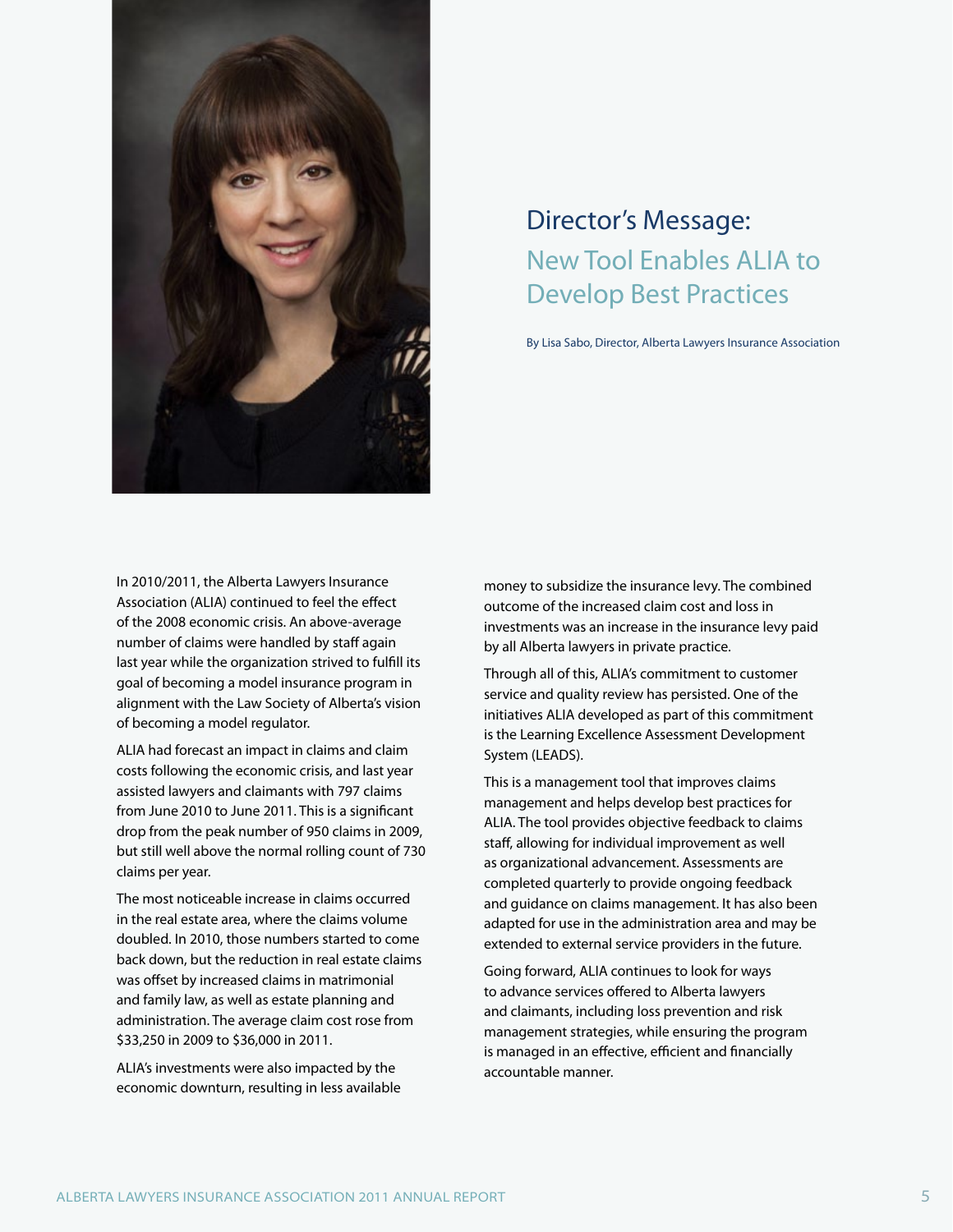# *The following graphs and charts provide a snapshot of ALIA's performance in several areas.*

### Insured Lawyers vs. Levy Amount

This graph shows a steady increase in the number of insured lawyers along with a moderate, but steady, increase in the levy. Years where the levy shows a marked decrease are years when ALIA's surplus was large and surplus was substantially reduced by subsidizing the levy.

> *Number of Insured Lawyers ALIA Levy*



# NUMBER AND FREQUENCY of Claims Reports

This graph shows the number and frequency of claims reports over the past five years. The percentage shown in the bars represents insured lawyers that report claims.

Numbers are consistent with the expectation of increased claims activity following a recession. The data shows an increase in claims for 2008 and 2009 as a result of the recession; however the numbers start to come down in 2010.

*Please note: Frequency is calculated by dividing the number of reports by the number of insured lawyers. Report numbers include both claims and potential claims.*

*Number of Claims Reported Frequency of Reports*

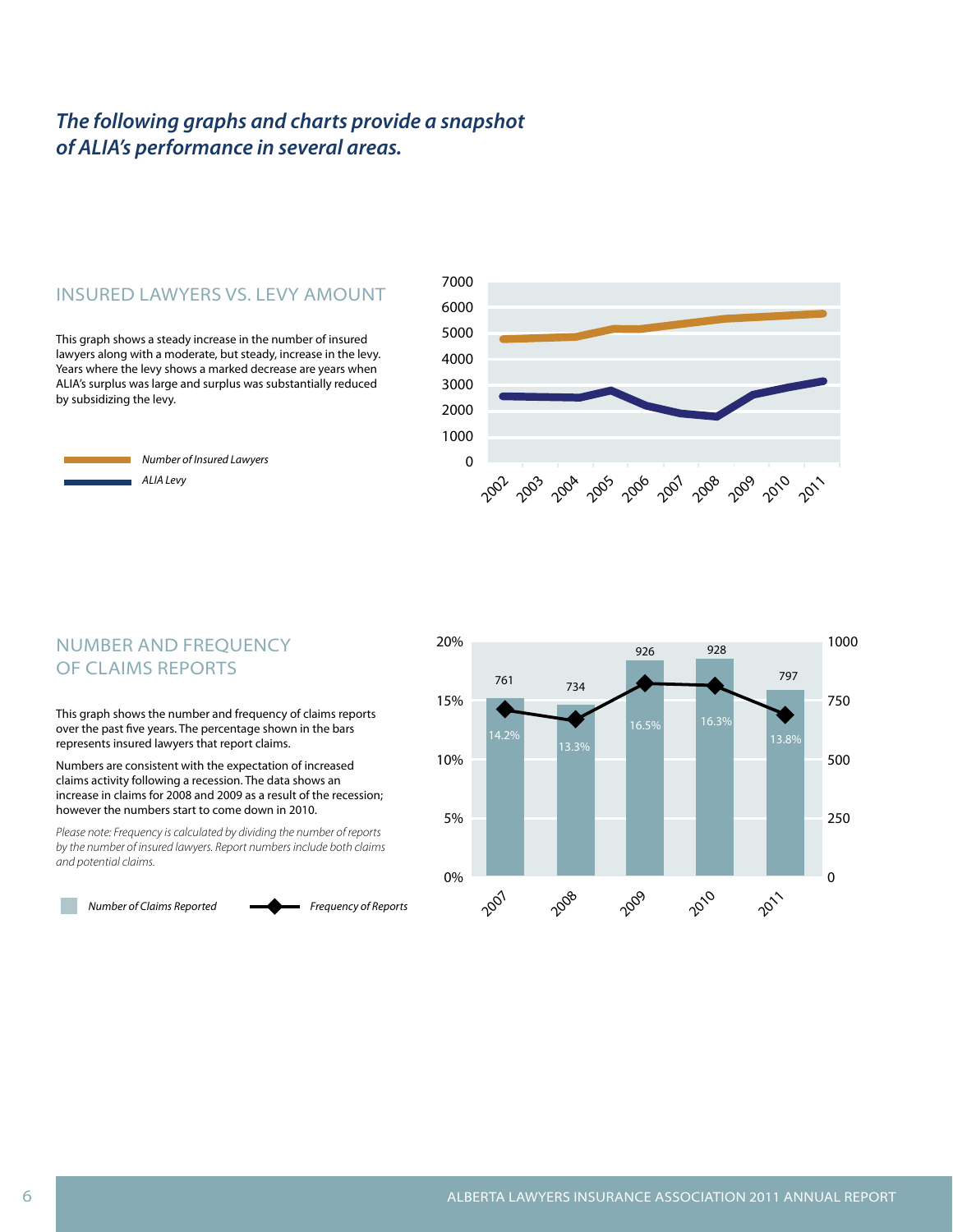# Claims Reported vs. Loss Claims

This graph shows the number of claims reported compared to the number of loss claims over the past five years.

Lawyers are required to report even potential claims to ALIA, however unmeritorious, which results in more reported claims than claims paid out.

In the last five years the average number of new reported claims was 829 and the average number of loss claims was 412.







#### **TRIAL STATISTICS**

This graph shows the number of claims in the past five years closed as:

- Dismissed at Appeal
- Dismissed at Trial
- Judgment Paid



Average Claim Cost (indemnity)

This graph shows the average cost per loss claim as at June 30, 2011.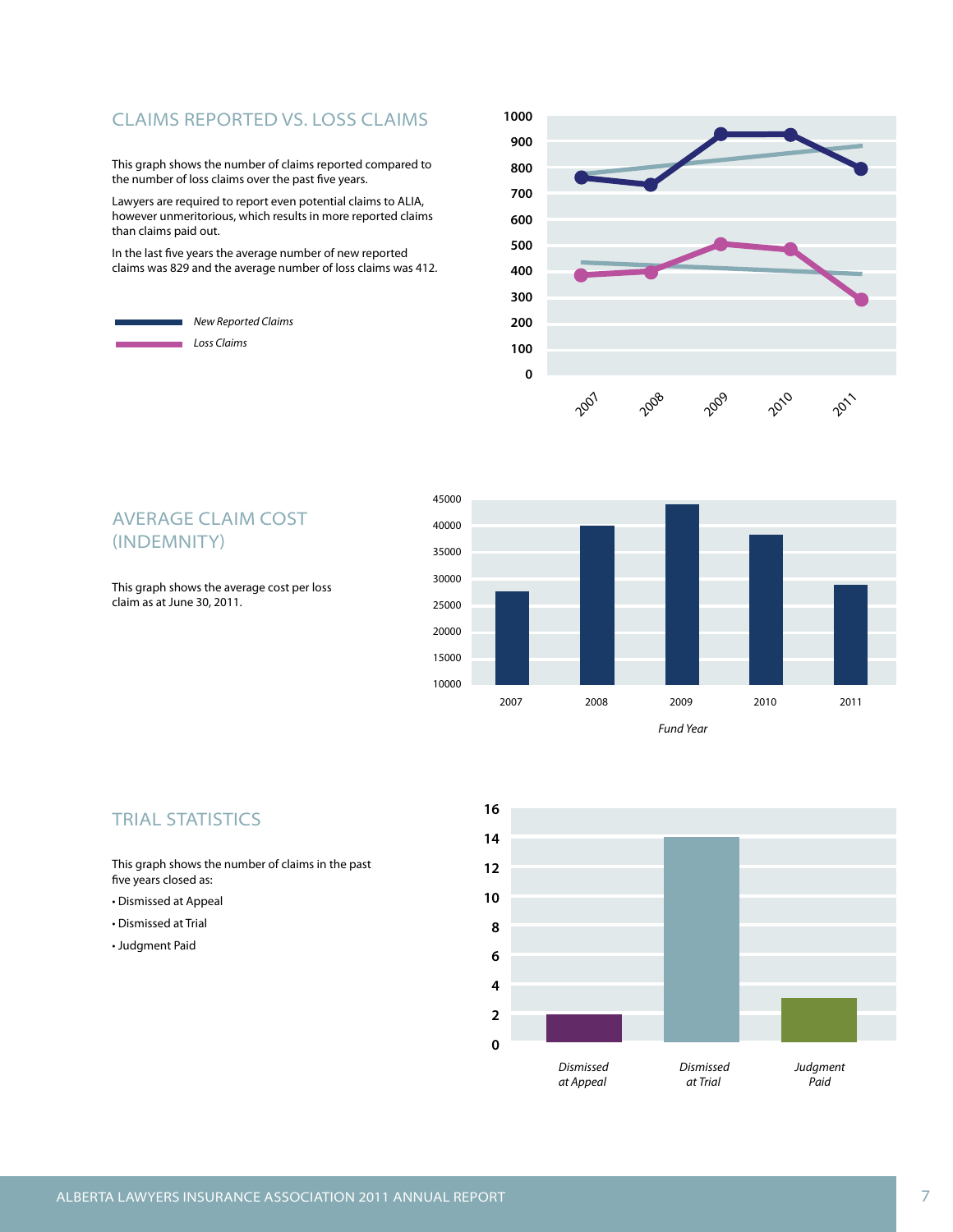## Average Frequency by Cause of Loss

Good practice habits including clear communications are the best defense against loss prevention. Examples are: retainer letters outlining what the lawyer will and will not do; non-engagement and disengagement letters; written confirmations of advice and instructions.

#### Frequency by Cause of Loss in the past 5 years Frequency by Cause of Loss in the past year



- Systems/Procedures/Administrative (34%)
- Communication (32%) Ò
- Law (13%) Ċ
- Conflict (6%)  $\bullet$
- Delegation/Supervisor (6%) ò
- $\bullet$ Mortgage Fraud (6%)
- $\bullet$ Fraud By Client/Other Party (1%)
- $\bullet$ Fee Dispute (1%)
- Investment Schemes (1%)
- Ŏ Misappropriation (0%)



- Systems/Procedures/Administrative (29%)
- Communication (37%)  $\bullet$
- Law (11%)  $\bullet$
- Conflict (6%) Ŏ
- Delegation/Supervisor (5%) Ċ
- $\bullet$ Mortgage Fraud (5%)
- $\bullet$ Fraud By Client/Other Party (2%)
- Fee Dispute (2%)
- Investment Schemes (2%)
- Misappropriation (1%)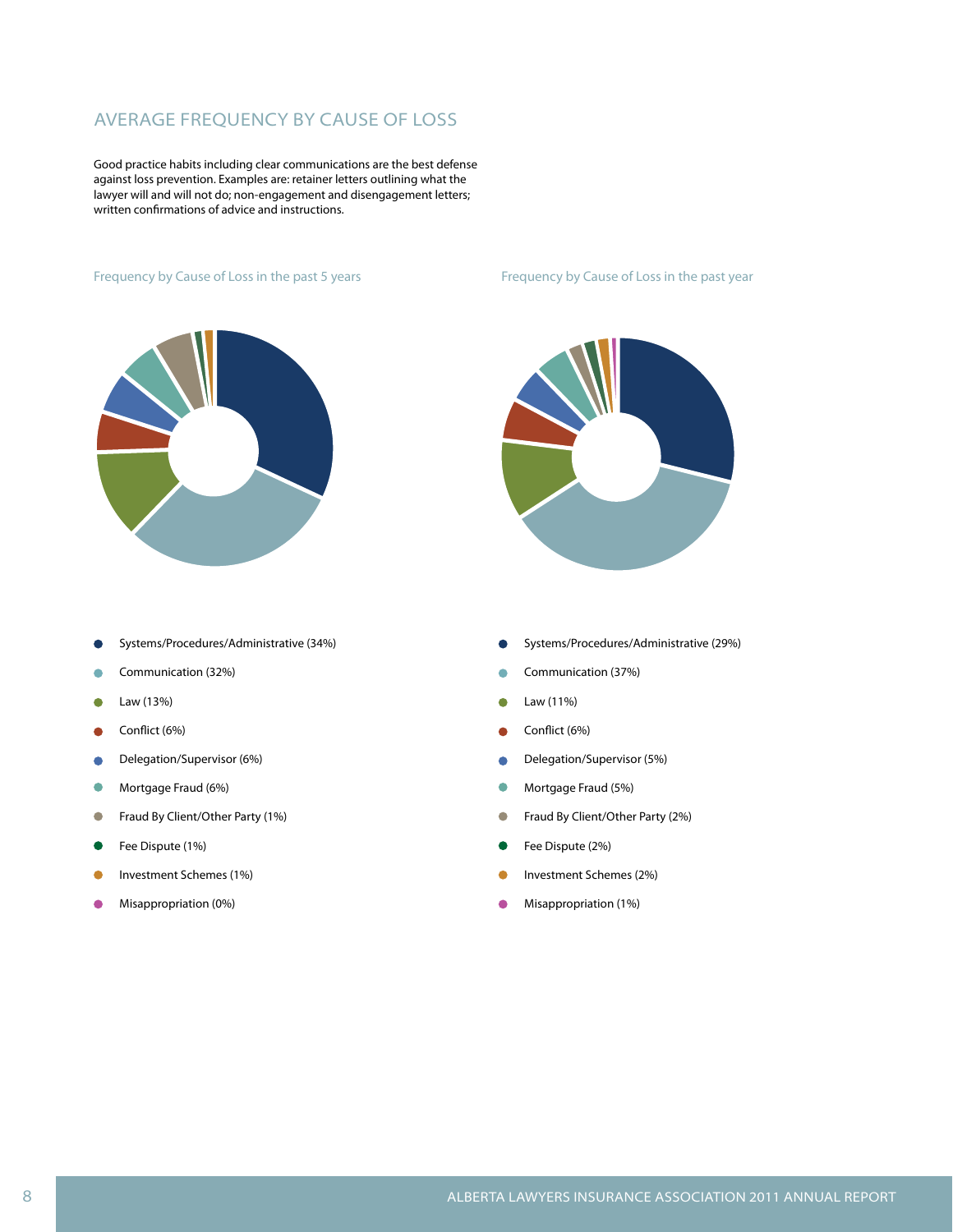#### Average Frequency by Area of Law

Civil litigation and real estate law generated the highest number of claims over the past five years. There was a slight shift towards real estate following the 2008 recession.



Civil Litigation

 $\bullet$  $\bullet$  Commercial & Corporate

Estate Planning & Administration

Average Frequency by Area of Law in the past 5 years Average Frequency by Area of Law in the past year



#### Average Severity by Area of Law

The most claims dollars are spent in the areas of commercial and corporate law and tax law.



- Civil Litigation (12%)
- Commercial & Corporate (20%)
- Estate Planning & Administration (9%)
- $\bullet$ Intellectual Property (6%)
- Matrimonial & Family (4%)
- Other (21%)

 $\bullet$ 

- Real Estate (7%)  $\bullet$
- Tax (21%)  $\bullet$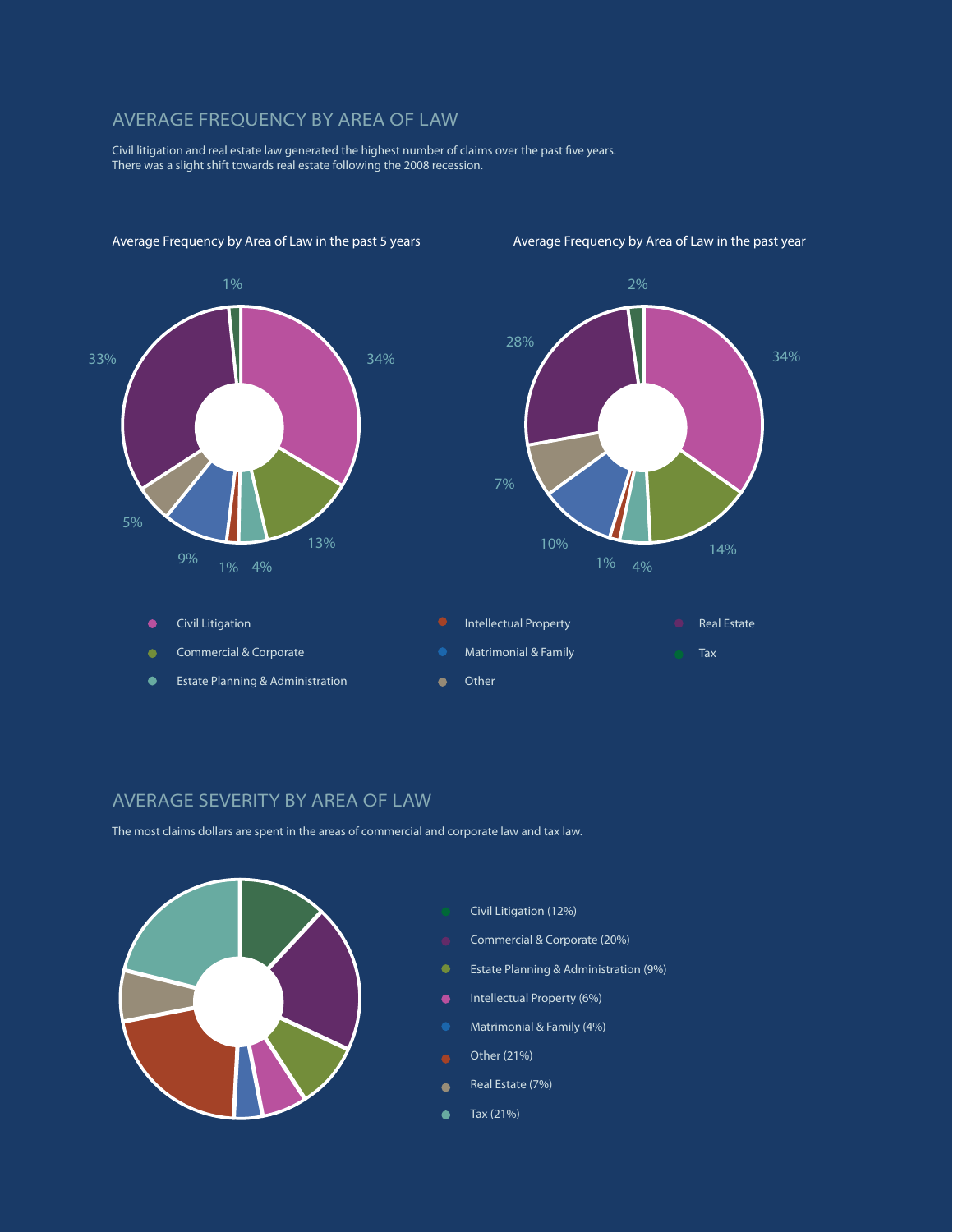# **Summarized Non-Consolidated Financial Statements**

June 30, 2011

**Independent Auditors' Report**



#### **January 26, 2012 To the Directors of The Alberta Lawyers Insurance Association**

The accompanying summarized nonconsolidated balance sheet and nonconsolidated statement of revenue, expenses and net assets are derived from the complete non-consolidated financial statements of **The Alberta Lawyers Insurance Association** as at June 30, 2011 and for the year then ended on which we expressed an opinion without reservation in our report dated December 19, 2011. The fair summarization of the complete non-consolidated financial statements is the responsibility of management. Our responsibility, in accordance with the applicable Assurance Guideline of The Canadian Institute of Chartered Accountants, is to report on the summarized non-consolidated financial statements.

In our opinion, the accompanying nonconsolidated financial statements fairly summarize, in all material respects, the related complete non-consolidated financial statements in accordance with the criteria described in the Guideline referred to above.

These summarized non-consolidated financial statements do not contain all the disclosures required by Canadian generally accepted accounting principles. Readers are cautioned that these statements may not be appropriate for their purposes. For more information on the Association's financial position, results of operations and cash flows, reference should be made to the related complete nonconsolidated financial statements.

PricewaterhouseCoopers LLP

**Chartered Accountants**

PricewaterhouseCoopers LLP, Chartered Accountants 111 5 Avenue SW, Suite 3100, Calgary, Alberta, Canada T2P 5L3 T: +1 403 509 7500, F: +1 403 781 1825 www.pwc.com/ca

*"PwC" refers to PricewaterhouseCoopers LLP, an Alberta limited liability partnership, which is a member firm of PricewaterhouseCoopers International Limited, each member firm of which is a separate legal entity.*

### **Summarized Non-Consolidated Balance Sheet**

As at June 30, 2011

### **Summarized Non-Consolidated Statement of Revenue, Expenses and Net Assets**

For the year ended June 30, 2011

|                                         | 2011<br>(5000s) | 2010<br>(5000s) |                                                                        | 2011<br>(5000s) | 2010<br>(5000s) |
|-----------------------------------------|-----------------|-----------------|------------------------------------------------------------------------|-----------------|-----------------|
| <b>Assets</b>                           |                 |                 | <b>Revenue</b>                                                         |                 |                 |
|                                         |                 |                 |                                                                        |                 |                 |
| Current assets                          | 25,100          | 18,299          | Annual levy                                                            | 17,471          | 15,398          |
| Investments                             | 84,893          | 85,051          | Investment income                                                      | 5,717           | 8,462           |
| Capital assets                          | 40              | 46              |                                                                        | 23,188          | 23,860          |
|                                         | 110,033         | 103,396         |                                                                        |                 |                 |
|                                         |                 |                 | <b>Expenses</b>                                                        |                 |                 |
| <b>Liabilities</b>                      |                 |                 | Provision for claims                                                   | 16,168          | 20,174          |
| Current liabilities                     | 18,814          | 17,023          | and related costs                                                      |                 |                 |
| Reserve for claims and<br>related costs | 55,354          | 55,034          | Premium paid to<br>Canadian Lawyers<br>Insurance Association           | 4,206           | 3,799           |
|                                         | 74,168          | 72,057          | Operating expenses                                                     | 3,495           | 3,420           |
|                                         |                 |                 |                                                                        | 23,869          | 27,393          |
| <b>Net Assets</b>                       |                 |                 |                                                                        |                 |                 |
| Unrestricted net assets                 | 35,865          | 31,339          | <b>Deficiency of revenue</b>                                           |                 |                 |
|                                         | 110,033         | 103,396         | over expenses for<br>the year before the<br>following                  | (681)           | (3, 533)        |
|                                         |                 |                 | Unrealized gain (loss)<br>on fair market value of<br>investments       | 5,207           | (2, 336)        |
|                                         |                 |                 | <b>Excess (deficiency)</b><br>of revenue over<br>expenses for the year | 4,526           | (5,869)         |
|                                         |                 |                 | <b>Unrestricted net</b><br>assets - beginning<br>of year               | 31,339          | 37,208          |
|                                         |                 |                 | <b>Unrestricted net</b><br>assets - end of year                        | 35,865          | 31,339          |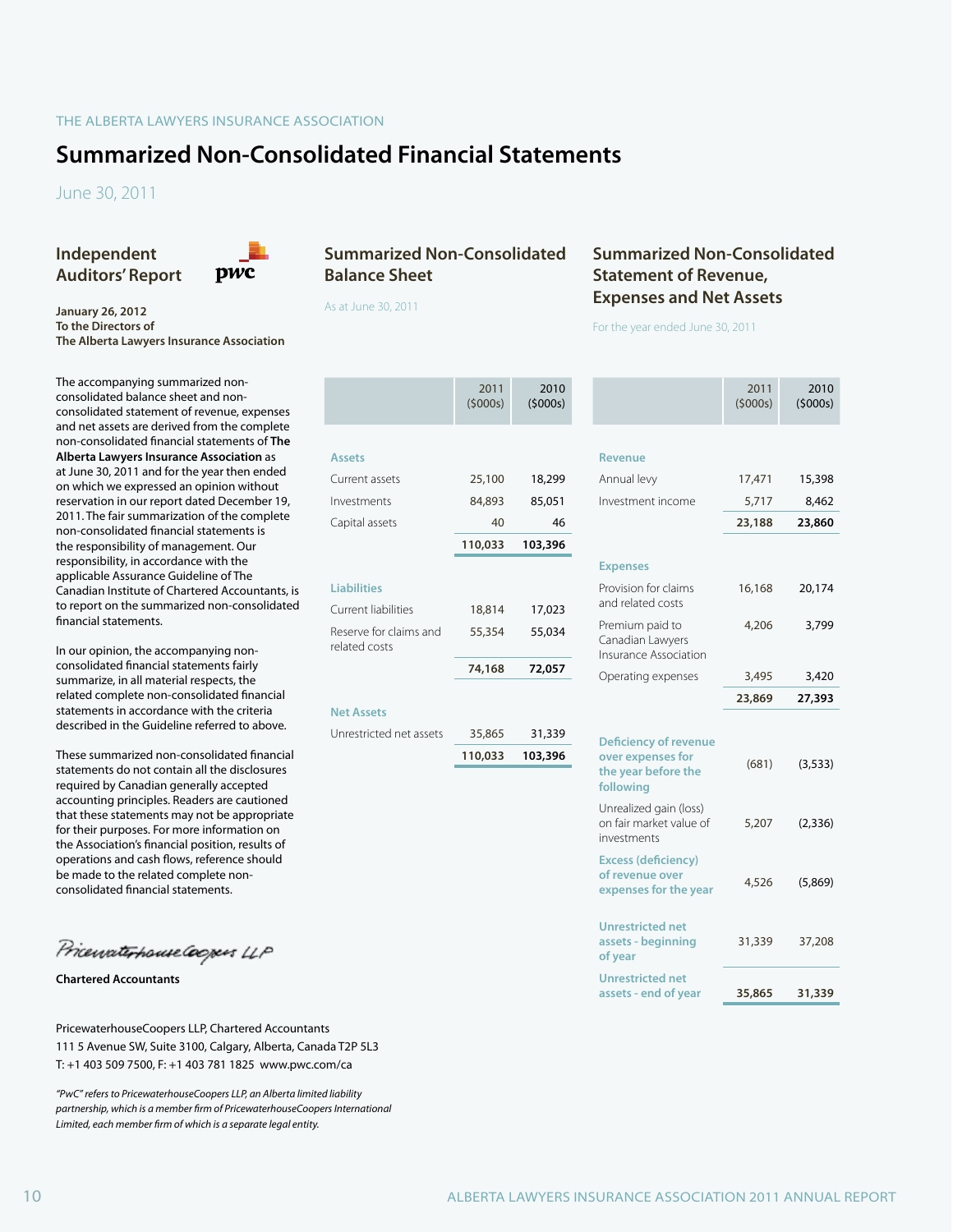# Alberta Lawyers Insurance Association management team

Lisa Sabo, Director, Alberta Lawyers Insurance Association Paula Haney, Operations Manager Brian Snyder, Claims Supervisor Gina Maskell, Administration Supervisor

# how to report a claim

If you wish to report a new claim, instructions are available on the Law Society of Alberta's website at *www.lawsociety.ab.ca* under Services for Lawyers & Students then ALIA & Insurance Claims.